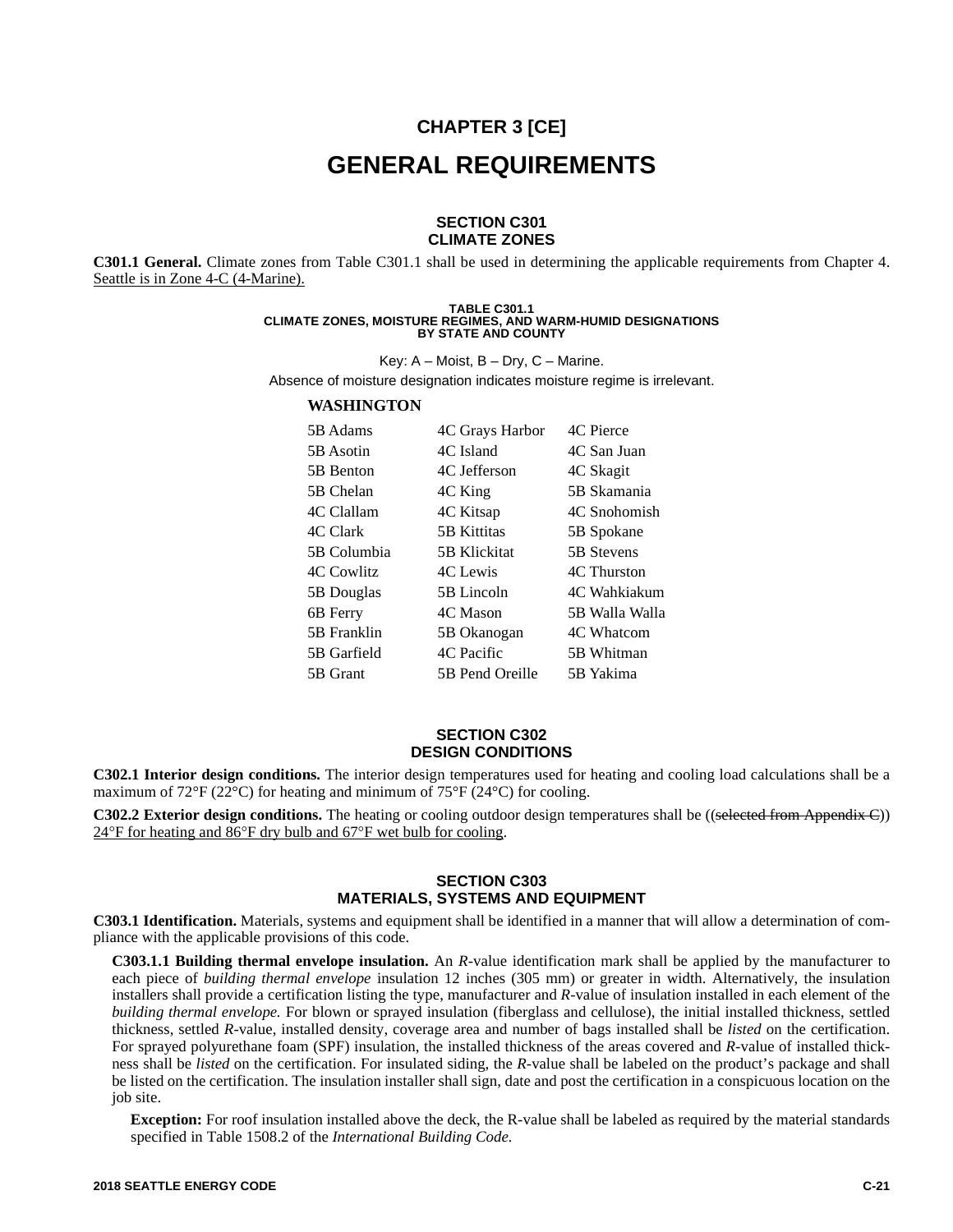**C303.1.1.1 Blown or sprayed roof/ceiling insulation.** The thickness of blown-in or sprayed fiberglass and cellulose roof/ ceiling insulation shall be written in inches (mm) on markers for every 300 square feet  $(28 \text{ m}^2)$  of attic area throughout the attic space. The markers shall be affixed to the trusses or joists and marked with the minimum initial installed thickness with numbers of not less than 1 inch (25 mm) in height. Each marker shall face the attic access opening. Spray polyurethane foam thickness and installed *R-*value shall be *listed* on certification provided by the insulation installer.

**C303.1.2 Insulation mark installation.** Insulating materials shall be installed such that the manufacturer's *R*-value mark is readily observable upon inspection.

**C303.1.3 Fenestration product rating.** *U-*factors of fenestration shall be determined as follows:

- 1. For windows, doors and skylights, U-factor ratings shall be determined in accordance with NFRC 100.
- 2. Where required for garage doors and rolling doors, U-factor ratings shall be determined in accordance with either NFRC 100 or ANSI/DASMA 105.
- *U-*factors shall be determined by an accredited, independent laboratory, and labeled and certified by the manufacturer.

Products lacking such a labeled *U-*factor shall be assigned a default *U-*factor from Table C303.1.3(1), C303.1.3(2) or C303.1.3(4). The solar heat gain coefficient (SHGC) and visible transmittance (VT) of glazed fenestration products (windows, glazed doors and skylights) shall be determined in accordance with NFRC 200 by an accredited, independent laboratory, and labeled and certified by the manufacturer. Products lacking such a labeled SHGC or VT shall be assigned a default SHGC or VT from Table C303.1.3(3).

**Exception:** Units without NFRC ratings produced by a *small business* may be assigned default *U-*factors from Table C303.1.3(5) for vertical fenestration.

| TABLE C303.1.3(1)                                                |
|------------------------------------------------------------------|
| DEFAULT GLAZED WINDOW, GLASS DOOR AND SKYLIGHT <i>U-</i> FACTORS |

| <b>FRAME TYPE</b>                     |                    | <b>Window and Glass Door</b> | <b>SKYLIGHT</b>       |  |
|---------------------------------------|--------------------|------------------------------|-----------------------|--|
|                                       | <b>SINGLE PANE</b> | <b>DOUBLE PANE</b>           |                       |  |
| Metal                                 | 1.20               | 0.80                         |                       |  |
| Metal with Thermal Break <sup>a</sup> | 1.10               | 0.65                         | See Table C303.1.3(4) |  |
| Nonmetal or Metal Clad                | 0.95               | 0.55                         |                       |  |
| <b>Glazed Block</b>                   | 0.60               |                              |                       |  |

a. Metal Thermal Break = A metal thermal break framed window shall incorporate the following minimum design characteristics:

1) The thermal conductivity of the thermal break material shall be not more than 3.6 Btu-in/h/ft<sup>2</sup>/°F;

2) The thermal break material must produce a gap in the frame material of not less than 0.210 inches; and

3) All metal framing members of the products exposed to interior and exterior air shall incorporate a thermal break meeting the criteria in 1) and 2) above.

#### **TABLE C303.1.3(2) DEFAULT OPAQUE DOOR** *U-***FACTORS**

See Appendix A, Section A107

# **TABLE C303.1.3(3) DEFAULT GLAZED FENESTRATION SHGC AND VT**

|             |       | <b>SINGLE GLAZED</b> |       | <b>DOUBLE GLAZED</b> | <b>GLAZED BLOCK</b> |  |
|-------------|-------|----------------------|-------|----------------------|---------------------|--|
|             | Clear | <b>Tinted</b>        | Clear | <b>Tinted</b>        |                     |  |
| <b>SHGC</b> | 0.40  | 0.40                 | 0.40  | 0.40                 | 0.40                |  |
| VT          | 0.6   | 0.3                  | 0.6   | 0.3                  | 0.6                 |  |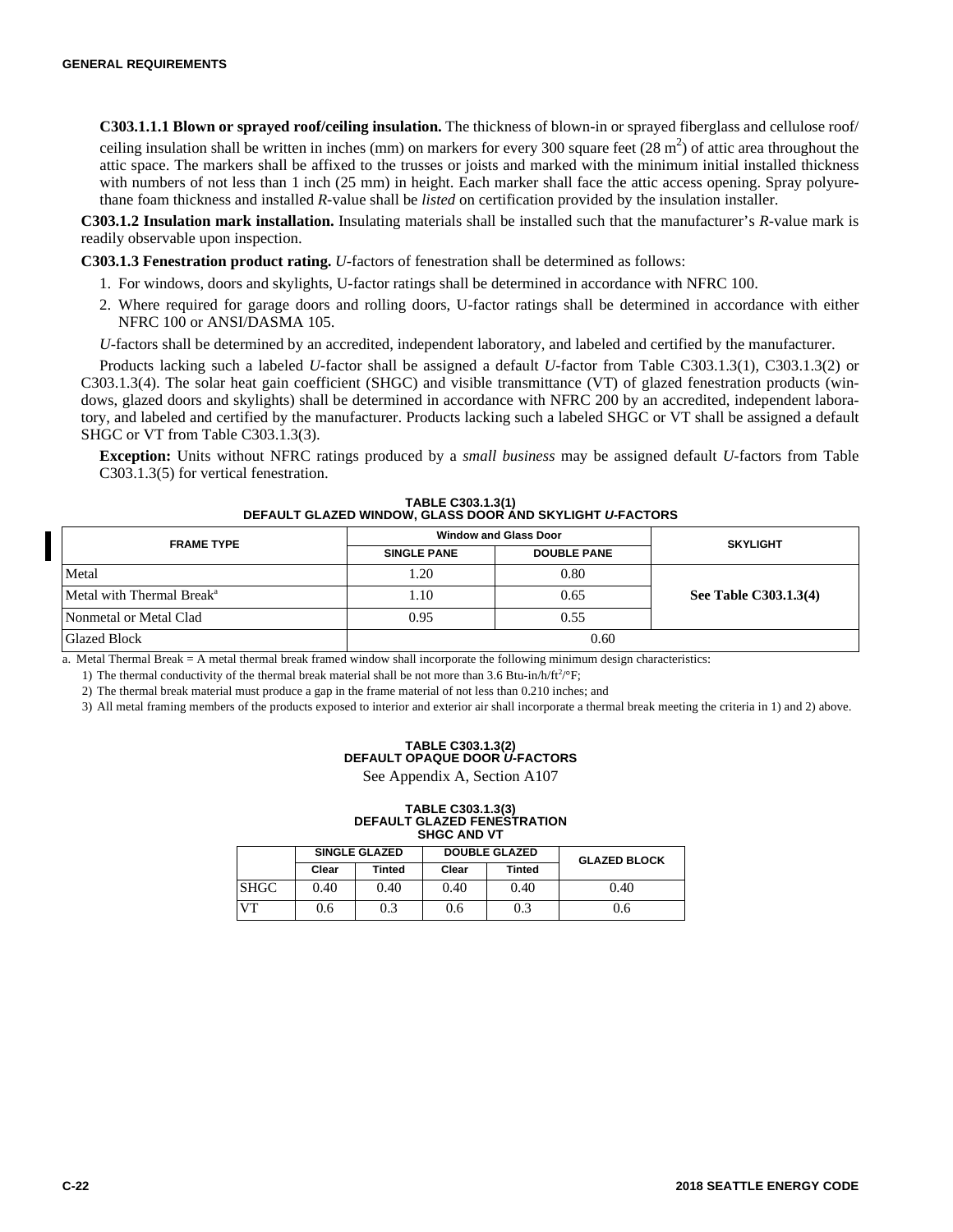|                                           | <b>Frame Type</b>                               |                                              |                                                         |                                                              |  |  |  |
|-------------------------------------------|-------------------------------------------------|----------------------------------------------|---------------------------------------------------------|--------------------------------------------------------------|--|--|--|
| <b>Fenestration Type</b>                  | <b>Aluminum Without</b><br><b>Thermal Break</b> | <b>Aluminum With</b><br><b>Thermal Break</b> | <b>Reinforced Vinyl/</b><br>Aluminum-Clad Wood or Vinyl | Wood or Vinyl-Clad Wood/<br><b>Vinyl without Reinforcing</b> |  |  |  |
| <b>Single Glazing</b>                     |                                                 |                                              |                                                         |                                                              |  |  |  |
| glass                                     | $U-1.58$                                        | $U-1.51$                                     | $U-1.40$                                                | $U-1.18$                                                     |  |  |  |
| acrylic/polycarb                          | $U-1.52$                                        | $U-1.45$                                     | $U-1.34$                                                | $U-1.11$                                                     |  |  |  |
| Double Glazing                            |                                                 |                                              |                                                         |                                                              |  |  |  |
| air                                       | $U-1.05$                                        | $U-0.89$                                     | $U - 0.84$                                              | $U - 0.67$                                                   |  |  |  |
| argon                                     | $U-1.02$                                        | $U - 0.86$                                   | $U-0.80$                                                | $U - 0.64$                                                   |  |  |  |
| Double Glazing, $e = 0.20$                |                                                 |                                              |                                                         |                                                              |  |  |  |
| air                                       | $U - 0.96$                                      | $U - 0.80$                                   | $U - 0.75$                                              | $U-0.59$                                                     |  |  |  |
| argon                                     | $U-0.91$                                        | $U - 0.75$                                   | $U-0.70$                                                | $U - 0.54$                                                   |  |  |  |
| Double Glazing, $e=0.10$                  |                                                 |                                              |                                                         |                                                              |  |  |  |
| air                                       | $U - 0.94$                                      | $U-0.79$                                     | $U - 0.74$                                              | $U - 0.58$                                                   |  |  |  |
| argon                                     | $U-0.89$                                        | $U-0.73$                                     | $U - 0.68$                                              | $U-0.52$                                                     |  |  |  |
| Double Glazing, $e = 0.05$                |                                                 |                                              |                                                         |                                                              |  |  |  |
| air                                       | $U - 0.93$                                      | $U - 0.78$                                   | $U - 0.73$                                              | $U - 0.56$                                                   |  |  |  |
| argon                                     | $U-0.87$                                        | $U-0.71$                                     | $U - 0.66$                                              | $U - 0.50$                                                   |  |  |  |
| <b>Triple Glazing</b>                     |                                                 |                                              |                                                         |                                                              |  |  |  |
| air                                       | $U-0.90$                                        | $U - 0.70$                                   | $U - 0.67$                                              | $U - 0.51$                                                   |  |  |  |
| argon                                     | $U - 0.87$                                      | $U-0.69$                                     | $U - 0.64$                                              | $U - 0.48$                                                   |  |  |  |
| Triple Glazing, $e=0.20$                  |                                                 |                                              |                                                         |                                                              |  |  |  |
| air                                       | $U - 0.86$                                      | $U - 0.68$                                   | $U-0.63$                                                | $U - 0.47$                                                   |  |  |  |
| argon                                     | $U-0.82$                                        | $U - 0.63$                                   | $U-0.59$                                                | $U - 0.43$                                                   |  |  |  |
| Triple Glazing, $e=0.20$ on 2 surfaces    |                                                 |                                              |                                                         |                                                              |  |  |  |
| air                                       | $U-0.82$                                        | $U-0.64$                                     | $U - 0.60$                                              | $U - 0.44$                                                   |  |  |  |
| argon                                     | $U-0.79$                                        | $U - 0.60$                                   | $U - 0.56$                                              | $U - 0.40$                                                   |  |  |  |
| Triple Glazing, $e=0.10$ on 2 surfaces    |                                                 |                                              |                                                         |                                                              |  |  |  |
| air                                       | $U - 0.81$                                      | $U - 0.62$                                   | $U - 0.58$                                              | $U - 0.42$                                                   |  |  |  |
| argon                                     | $U-0.77$                                        | $U - 0.58$                                   | $U - 0.54$                                              | $U - 0.38$                                                   |  |  |  |
| Quadruple Glazing, $e=0.10$ on 2 surfaces |                                                 |                                              |                                                         |                                                              |  |  |  |
| air                                       | $U-0.78$                                        | $U-0.59$                                     | $U - 0.55$                                              | $U-0.39$                                                     |  |  |  |
| argon                                     | $U - 0.74$                                      | $U - 0.56$                                   | $U - 0.52$                                              | $U - 0.36$                                                   |  |  |  |
| krypton                                   | $U-0.70$                                        | $U - 0.52$                                   | $U - 0.48$                                              | $U - 0.32$                                                   |  |  |  |

# **TABLE C303.1.3(4) DEFAULT** *U-***FACTORS FOR SKYLIGHTS**

**Notes for Table C303.1.3(4)**

1. U-factors are applicable to both glass and plastic, flat and domed units, all spacers and gaps.

2. Emissivities shall be less than or equal to the value specified.

3. Gap fill shall be assumed to be air unless there is a minimum of 90% argon or krypton.

4. Aluminum frame with thermal break is as defined in footnote 1 to Table C303.1.3(1).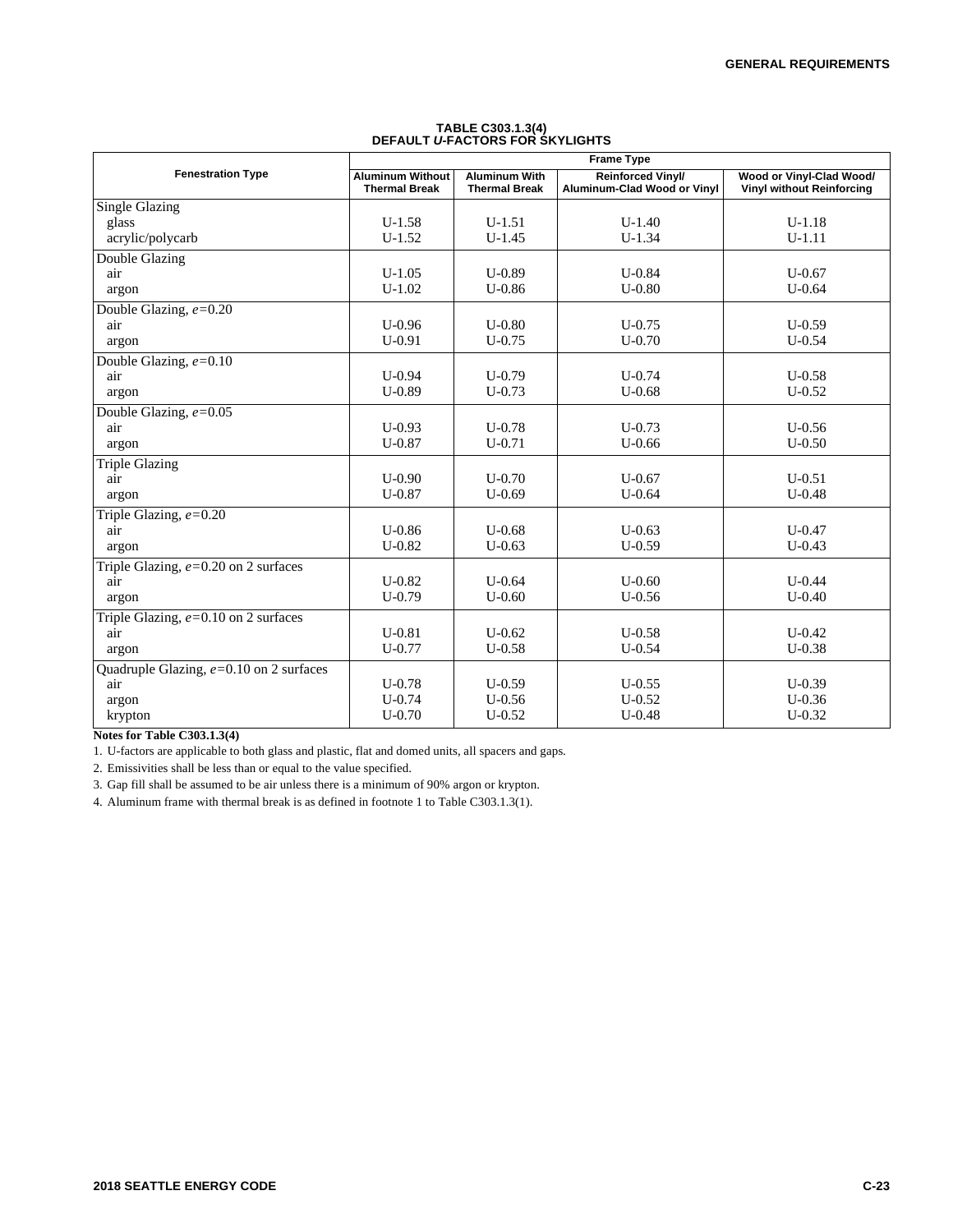| <b>Vertical Fenestration Description</b> |                  |                         |             | <b>Frame Type</b> |                                               |                               |  |
|------------------------------------------|------------------|-------------------------|-------------|-------------------|-----------------------------------------------|-------------------------------|--|
| <b>Panes</b>                             | $Low-e1$         | <b>Spacer</b>           | <b>Fill</b> | Any Frame         | <b>Aluminum</b><br>Thermal Break <sup>2</sup> | Wood/Vinyl/Fiberglass         |  |
| Double $3$                               | А                | Any                     | Argon       | 0.48              | 0.41                                          | 0.32                          |  |
|                                          | B                | Any                     | Argon       | 0.46              | 0.39                                          | 0.30                          |  |
|                                          | $\mathcal{C}$    | Any                     | Argon       | 0.44              | 0.37                                          | 0.28                          |  |
|                                          | $\mathcal{C}$    | <b>High Performance</b> | Argon       | 0.42              | 0.35                                          | Deemed to comply <sup>5</sup> |  |
| Triple <sup>4</sup>                      | А                | Any                     | Air         | 0.50              | 0.44                                          | 0.26                          |  |
|                                          | B                | Any                     | Air         | 0.45              | 0.39                                          | 0.22                          |  |
|                                          |                  | Any                     | Air         | 0.41              | 0.34                                          | 0.20                          |  |
|                                          | Any double low-e | Any                     | Air         | 0.35              | 0.32                                          | 0.18                          |  |

# **TABLE C303.1.3(5) SMALL BUSINESS COMPLIANCE TABLE DEFAULT** *U-***FACTORS FOR VERTICAL FENESTRATION**

1. Low-eA (emissivity) shall be 0.24 to 0.16.

Low-eB (emissivity) shall be 0.15 to 0.08.

Low-eC (emissivity) shall be 0.07 or less.

2. Aluminum Thermal Break = An aluminum thermal break framed window shall incorporate the following minimum design characteristics:

a) The thermal conductivity of the thermal break material shall be not more than 3.6 Btu-in/h/ft<sup>2</sup>/°F;

b) The thermal break material must produce a gap in the frame material of not less than 0.210 inches; and

c) All metal framing members of the products exposed to interior and exterior air shall incorporate a thermal break meeting the criteria in a) and b) above.

3. A minimum air space of 0.375 inches between panes of glass is required for double glazing.

4. A minimum air space of 0.25 inches between panes of glass is required for triple glazing.

5. Deemed to comply glazing shall not be used for performance compliance.

**C303.1.4 Insulation product rating.** The thermal resistance (*R-*value) of insulation shall be determined in accordance with the U.S. Federal Trade Commission *R*-value rule (C.F.R. Title 16, Part 460) in units of  $h \times ft^2 \times \text{P/B}$ tu at a mean temperature of 75°F (24°C).

**C303.1.4.1 Insulated siding.** The thermal resistance (*R-*value) shall be determined in accordance with ASTM C1363. Installation for testing shall be in accordance with the manufacturer's installation instructions.

**C303.1.5 Spandrel panels in glass curtain walls.** Table C303.1.5 provides default U-factors for the spandrel section of glass and other curtain wall systems. Design factors that affect performance are the type of framing, the type of spandrel panel and the R-value of insulation. Four framing conditions are considered in the table. The first is the common case where standard aluminum mullions are used. Standard mullions provide a thermal bridge through the insulation, reducing its effectiveness. The second case is for metal framing members that have a thermal break. A thermal break frame uses a urethane or other nonmetallic element to separate the metal exposed to outside conditions from the metal that is exposed to interior conditions. The third case is for structural glazing or systems where there are no exposed mullions on the exterior. The fourth case is for the condition where there is no framing or the insulation is continuous and uninterrupted by framing. The columns in the table can be used for any specified level of insulation between framing members installed in framed curtain walls or spandrel panels.

**C303.1.5.1 Window wall application.** Where "window wall" or similar assembly that is discontinuous at intermediate slab edges is used, the slab edge U-value shall be as listed in Appendix Table  $((A103.3.7.1(3)))$  A103.3.7.2 or as determined using an approved calculation.

**C303.1.5.2 Table value assumptions.** In addition to the spandrel panel assembly, the construction assembly U-factors assume an air gap between the spandrel panel (with an R-value of 1.39) and one layer of 5/8-inch gypsum board (with an R-value of 0.56) that provides the interior finish. The gypsum board is assumed to span between the window sill and a channel at the floor. For assemblies that differ from these assumptions, custom U-factors can be calculated to account for any amount of continuous insulation or for unusual construction assemblies using Equations 3-1, 3-2 or 3-3 where appropriate. Spandrel panel U-factors for assemblies other than those covered by this table or Equations 1-3 may be determined using an alternate approved methodology. Equations 3-1 through 3-3 do not calculate the value of any insulation inboard of the curtain wall assembly.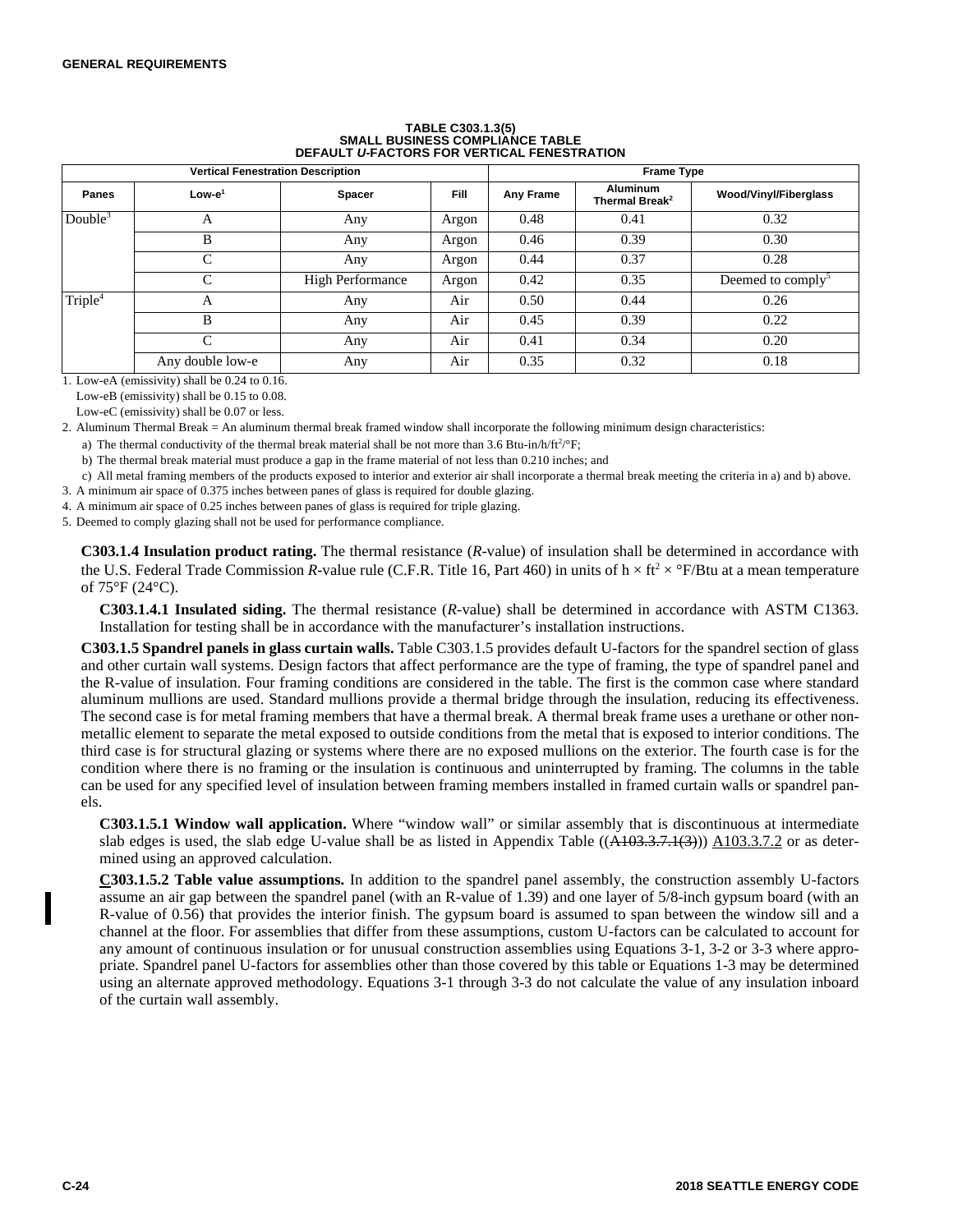#### **GENERAL REQUIREMENTS**

### **Aluminum without Thermal Break (Equation 3-1)**

 $R_{\text{gyps um}} + R_{\text{airgap}} + \begin{bmatrix} 1 & 0 & 0 \\ 0.2798 & 0 & 0 \end{bmatrix}$  $U_{\text{overall}} =$ 0.8929 Raddedinsulation + Ucenterofgl

## **Aluminum with Thermal Break (Equation 3-2)**



## **Structural Glazing (Equation 3-3)**



#### **TABLE C303.1.5** *U-***FACTORS FOR SPANDREL PANELS AND GLASS CURTAIN WALLS**

|                                   |                                         | Rated R-Value of Insulation Between Framing Members |       |       |         |        |        |        |       |        |
|-----------------------------------|-----------------------------------------|-----------------------------------------------------|-------|-------|---------|--------|--------|--------|-------|--------|
|                                   |                                         |                                                     | None  | $R-4$ | $R - 7$ | $R-10$ | $R-15$ | $R-20$ | R-25  | $R-30$ |
| <b>Frame Type</b>                 | <b>Spandrel Panel</b>                   |                                                     | A     | в     | C       | D      | Е      | F      | G     | н      |
|                                   | Single glass pane, stone or metal panel | 1                                                   | 0.360 | 0.242 | 0.222   | 0.212  | 0.203  | 0.198  | 0.195 | 0.193  |
| Aluminum without<br>Thermal Break | Double glass with no low-e coatings     | $\overline{c}$                                      | 0.297 | 0.233 | 0.218   | 0.209  | 0.202  | 0.197  | 0.194 | 0.192  |
|                                   | Triple or low-e glass                   | 3                                                   | 0.267 | 0.226 | 0.214   | 0.207  | 0.200  | 0.196  | 0.194 | 0.192  |
|                                   | Single glass pane, stone or metal panel | 4                                                   | 0.350 | 0.211 | 0.186   | 0.173  | 0.162  | 0.155  | 0.151 | 0.149  |
| Aluminum with<br>Thermal Break    | Double glass with no low-e coatings     | 5                                                   | 0.278 | 0.200 | 0.180   | 0.170  | 0.160  | 0.154  | 0.151 | 0.148  |
|                                   | Triple or low-e glass                   | 6                                                   | 0.241 | 0.191 | 0.176   | 0.167  | 0.159  | 0.153  | 0.150 | 0.148  |
|                                   | Single glass pane, stone or metal panel | $\overline{7}$                                      | 0.354 | 0.195 | 0.163   | 0.147  | 0.132  | 0.123  | 0.118 | 0.114  |
| <b>Structural Glazing</b>         | Double glass with no low-e coatings     | 8                                                   | 0.274 | 0.180 | 0.156   | 0.142  | 0.129  | 0.122  | 0.117 | 0.114  |
|                                   | Triple or low-e glass                   | 9                                                   | 0.231 | 0.169 | 0.150   | 0.138  | 0.127  | 0.121  | 0.116 | 0.113  |
| No Framing, or                    | Single glass pane, stone or metal panel | 10                                                  | 0.360 | 0.148 | 0.102   | 0.078  | 0.056  | 0.044  | 0.036 | 0.031  |
| Insulation is                     | Double glass with no low-e coatings     | 11                                                  | 0.297 | 0.136 | 0.097   | 0.075  | 0.054  | 0.043  | 0.035 | 0.030  |
| Continuous                        | Triple or low-e glass                   | 12                                                  | 0.267 | 0.129 | 0.093   | 0.073  | 0.053  | 0.042  | 0.035 | 0.030  |

**C303.2 Installation.** Materials, systems and equipment shall be installed in accordance with the manufacturer's instructions and the *International Building Code* or *International Residential Code,* as applicable.

**C303.2.1 Protection of exposed foundation insulation.** Insulation applied to the exterior of basement walls, crawlspace walls and the perimeter of slab-on-grade floors shall have a rigid, opaque and weather-resistant protective covering to prevent the degradation of the insulation's thermal performance. The protective covering shall cover the exposed exterior insulation and extend not less than 6 inches (153 mm) below grade.

**C303.2.2 Multiple layers of continuous insulation.** Where two or more layers of continuous insulation board are used in a construction assembly, the continuous insulation boards shall be installed in accordance with Section C303.2. Where the continuous insulation board manufacturer's instructions do not address installation of two or more layers, the edge joints between each layer of continuous insulation boards shall be staggered.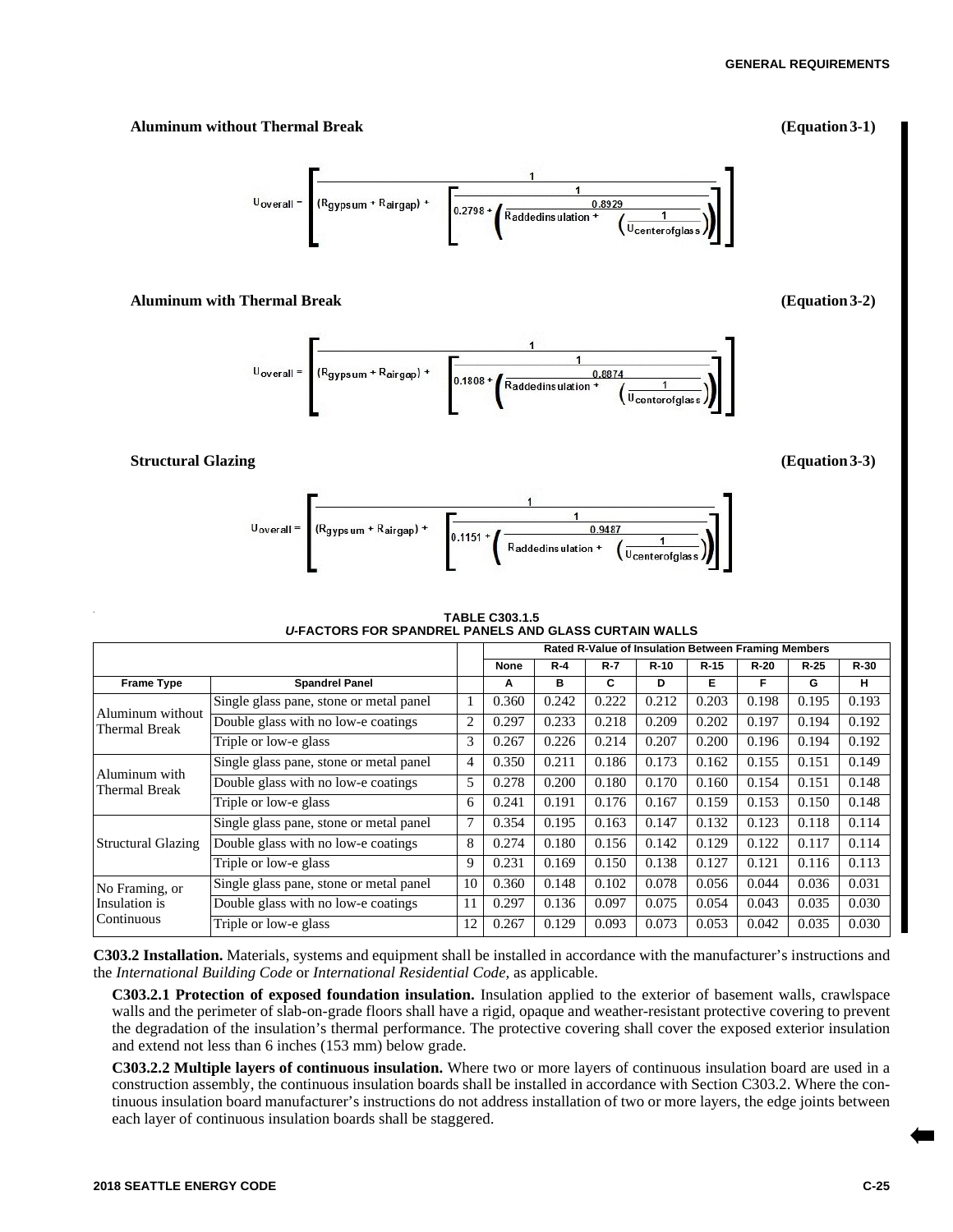# **CHAPTER 4 [CE]**

# **COMMERCIAL ENERGY EFFICIENCY**

#### **SECTION C401 GENERAL**

**C401.1 Scope.** The provisions in this chapter are applicable to commercial buildings and their building sites.

**C401.2 Application.** Commercial buildings shall comply with one of the following:

- 1. **Prescriptive Path.** The requirements of ((Sections C402, C403, C404, C405, C406, C408, C409, C410 and C411)) all of Chapter 4, other than Sections C401.3 and C407.
- 2. **Total Building Performance Path.** The requirements of Section C407.
- 3. ((When adopted by the local jurisdiction, the requirements of Appendix F, Outcome-Based Energy Budget, Sections C408, C409, C410, C411 and any specific section in Table C407.2 as determined by the local jurisdiction. The Proposed Total UA of the proposed building shall be no more than 20 percent higher than the Allowed Total UA as defined in Section C402.1.5.)) Appendix F is not adopted by The City of Seattle.

4. **Target Performance Path.** The requirements of Section C401.3.

**C401.2.1 Application to existing buildings.** Work on existing buildings shall comply with Chapter 5 in addition to the applicable provisions of Chapter 4.

## **C401.3 Target Performance Path.**

**C401.3.1 Scope.** Buildings of the following occupancy types, including their initial tenant improvements, are permitted to conform to the Target Performance Path as described in this section and are not required to comply with Seattle Energy Code requirements other than the mandatory measures listed in Section C401.3.3.

- 1. Group B office.
- 2. Group B medical office.
- 3. Group R-2 multi-family over three stories.
- 4. Group S-1 & S-2 warehouse (non-refrigerated).
- 5. Group E school.
- 6. Group M retail.
- 7. Group I-2 hospital.
- 8. Other occupancy type, where specific permission is granted by the *code official.* Any such permission, if granted, shall be made on the basis of an energy use target *approved* by the *code official* for that occupancy based on the best-performing local examples of that occupancy, adjusted to recognize the additional stringency of the current energy code.
- 9. Mixed use: A mixed use building is any building containing more than one of the occupancies listed in items 1 through 8 above.

**C401.3.1.1 Increased building performance factor.** Each building conforming to this section is permitted to have a building performance factor (BPF) no greater than 1.12 times the maximum BPF permitted by Table C407.3(2).

**C401.3.1.2 Conversion of energy use to carbon emissions.** Energy use in Target Performance Path calculations shall be converted to carbon emissions according to Table C407.3(1).

**C401.3.2 Data center energy.** Anticipated total *data center* energy use is permitted to be added to the overall building energy usage target in accordance with this section. The anticipated *IT energy* usage shall be multiplied by a factor of 1.45 to determine the anticipated total *data center* energy use. The *IT energy* usage shall be separately sub-metered in a secure manner *approved* by the *code official* and automatically exported to the *code official* showing daily, monthly and annual totals during the operational energy use demonstration period set forth in Section C401.3.6. Actual *IT energy* shall be adjusted in accordance with Section C401.3.7.

**C401.3.3 Mandatory measures.** Buildings using the Target Performance Path shall:

- 1. Not exceed the building performance factor (BPF) permitted by Section C401.3.1.1;
- 2. Not use fossil fuel combustion or electric resistance appliances for purposes of space heating or domestic water heating;
- 3. Have a building envelope with a Proposed Total UA no greater than the Allowable Total UA as determined by Section C407.3.1; and
- 4. Comply with the mandatory measures listed in Table C407.2.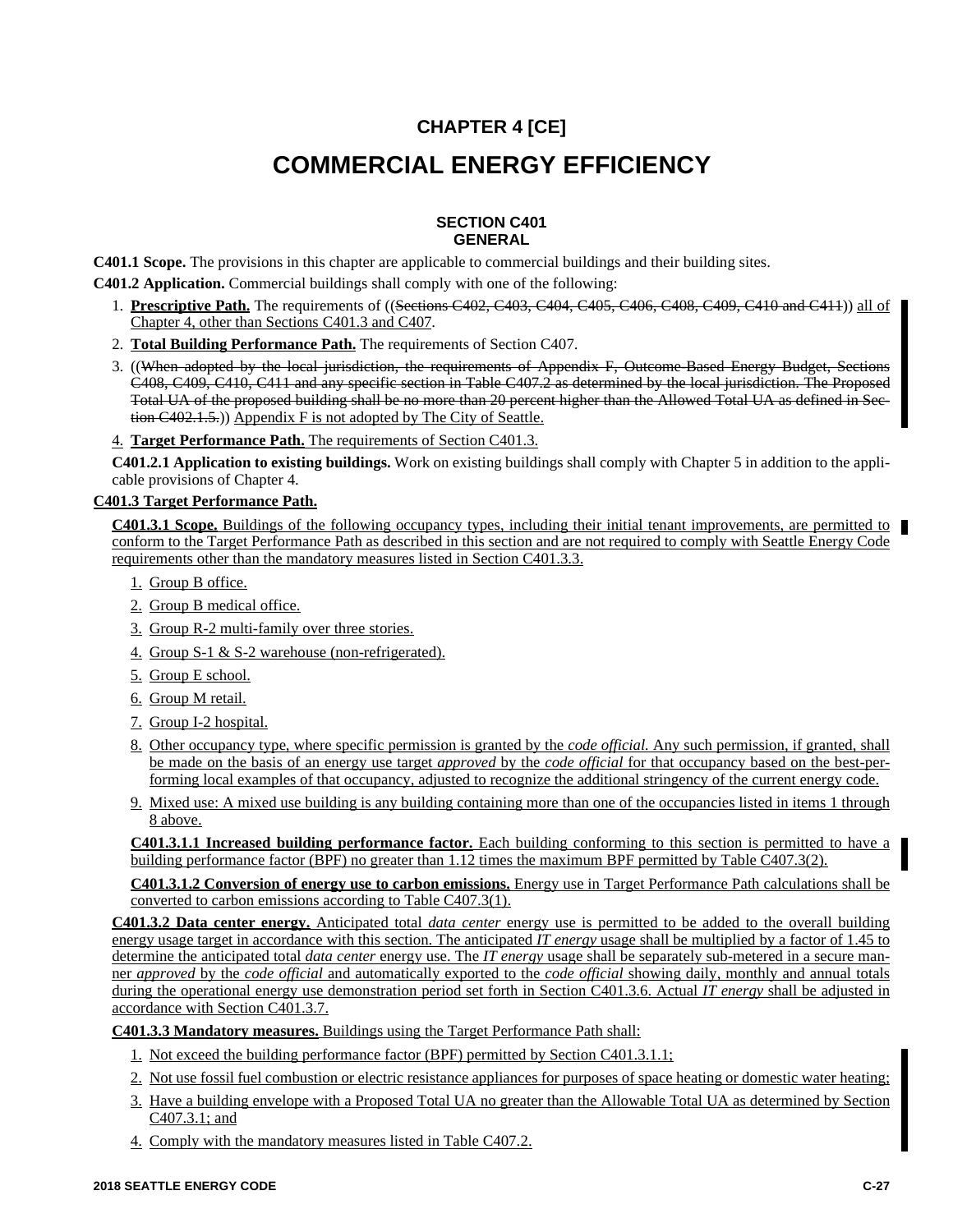**C401.3.4 Energy modeling methodology.** Energy use shall be modeled according to the requirements of Section C407, Total Building Performance:

Schedules, internal loads and other assumptions related to the operation of the building are permitted to be developed at the discretion of the design team and the energy modeler. For occupancy types listed in Appendix B of this code, where any of the following operating loads or schedules of operating hours used in modeling calculations is less than 80 percent of that listed in Appendix B, or where the occupant density in square feet per occupant is more than 120 percent of that listed in Appendix B, such deviations shall be clearly documented in the final analysis report and are subject to approval by the *code official.*

- 1. Occupant density and schedule
- 2. Lighting operation schedule
- 3. Receptacle loads and schedule
- 4. Elevator and escalator schedule
- 5. Water heating quantity and schedule

In addition to documenting modeling assumptions, the application documentation required by Section G1.3.2 of ASHRAE 90.1, Appendix G, shall include the following:

- 1. Summary of principal building characteristics that are above or below prescriptive energy code requirements.
- 2. Sensitivity analysis of principal internal load and other building operational assumptions that demonstrate a range of expected energy performance in the context of typical meteorological year (TMY) conditions. The following sensitivity analyses shall be reported, in tabular format:
	- 2.1. Occupant density +/- 20 percent (except residential occupancies)
	- 2.2. Lighting Power Density +/- 20 percent
	- 2.3. Miscellaneous Load Power Density +/- 20 percent
	- 2.4. Infiltration Rates +/- 20 percent
	- 2.5. Temperature Setpoints +/- 2 degrees F

#### **TABLE C401.3.4 EXAMPLE OF SENSITIVITY ANALYSIS REPORT FORMAT**

| Allowable EUI: 45 kBTU/ft <sup>2</sup> |                        |                         |  |  |  |  |
|----------------------------------------|------------------------|-------------------------|--|--|--|--|
| Predicted EUI: 40 kBTU/ft <sup>2</sup> |                        |                         |  |  |  |  |
| <b>INPUT</b>                           | <b>EUI (LOW RANGE)</b> | <b>EUI (HIGH RANGE)</b> |  |  |  |  |
| <b>Occupant Density</b>                | <u>35</u>              | <u>42</u>               |  |  |  |  |
| <b>Lighting Power Density</b>          | 38                     |                         |  |  |  |  |
| <b>Misc. Load Power Density</b>        | 35                     | <u>45</u>               |  |  |  |  |
| Infiltration                           | 38                     | 44                      |  |  |  |  |
| <b>Temperature Setpoints</b>           | 36                     | 48                      |  |  |  |  |

The building performance factor (BPF) carbon emissions derived from the modeled building energy use, under nominal conditions, shall be no greater than 1.12 times the BPF listed in Table C407.3(2).

**C401.3.5 Energy modeler qualifications.** Energy models shall be created only by persons qualified by education and training to perform such work and who have at least two years' experience modeling buildings of similar scale and complexity. The modeling documentation submitted shall be signed either by a licensed professional engineer who is qualified by training and experience to perform energy modeling or by an individual with an active certification from ASHRAE as a Building Energy Modeling Professional (BEMP).

**C401.3.6 Demonstration of operating energy use.** Metered energy data shall be supplied directly via automated reporting from utilities to the *code official* using Portfolio Manager, and adjusted for the percentage of the *conditioned floor area* intended for occupancy that is occupied during the recording period. While more than 95 percent occupied, the building shall be considered fully occupied. While no less than 85 percent occupied, the building shall operate at or below its assigned building performance factor established in Section C401.3.2 or Item 8 of Section C401.3.1 for any recording period of 12 consecutive months that is completed within three years of the date of the Certificate of Occupancy, as adjusted under this Section C401.3. The owner shall notify the *code official* when this 12-month period has been successfully completed.

**C401.3.6.1 Extension of demonstration period.** For good cause, including conditions where less than 75 percent of the building is occupied, the *code official* may extend the three-year period for one additional year, but in no case for more than three additional one-year periods. If the building is not at least 75 percent occupied after three additional one-year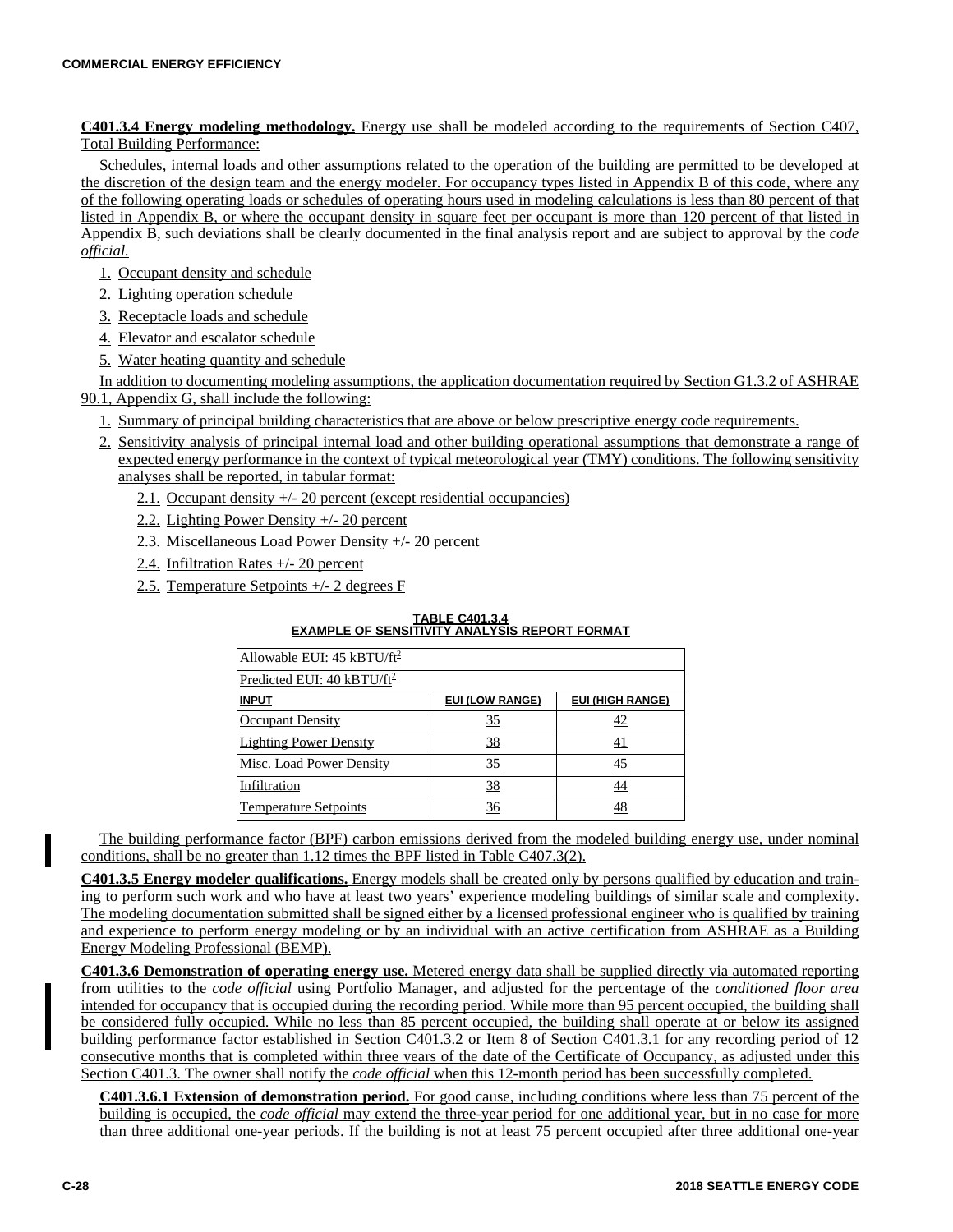periods, the *code official* shall evaluate compliance with Section C401.3.6 based on the most recent one-year period and adjusted for the actual occupancy rate during that period.

**C401.3.7 Adjustment for data center energy usage.** Where *data center IT energy* usage during the demonstration period, multiplied by a factor of 1.45, is higher than the total *data center* energy use as calculated according to Section C401.3.2, that additional energy shall be added to the total allowable energy use. Where *data center IT energy* use, multiplied by a factor of 1.45, is lower than the total *data center* energy use as calculated according to Section C401.3.2, that shortfall shall be subtracted from the total allowable energy use.

**C401.3.8 Adjustment for change in occupancy.** When the occupancy of the building or a portion of the building changes from that assumed in the permit submittal, the assigned energy performance target shall be adjusted to reflect the new occupancy. If the new occupancy is not listed in Section C401.3.2, either the *code official* shall assign it an energy use target based on the best-performing local examples of that occupancy type, or a metering system shall be provided that excludes the energy loads for the additional occupancy.

**C401.3.9 Adjustment for unusually cold years.** If the heating degree days (HDD) recorded by the National Weather Service for the Seattle-Tacoma International Airport exceeds 4885 HDD for the 12-month demonstration period (4 percent above the average 4697 HDD at 65°F base), the assigned energy performance target is permitted to be increased by 1 percent for that period.

**C401.3.10 Adjustment for retail operating hours.** If the annual number of hours that a retail occupancy is open to the public during the 12-month recording period exceeds the hours assumed in the energy model by more than 4 percent, the annual energy use target for the retail space use only is permitted to be increased by 1 percent for each 4 percent increase in such hours. This claim shall be documented by publicly available published hours of operation.

**C401.3.11 Adjustment for commercial kitchens and other large process loads.** Where the building includes a commercial kitchen, commercial laundry, hospital central sterile processing facility, or similar large process load, and where *approved* by the *code official,* the energy use of the process equipment and exhaust fans and relief air fans and air tempering associated with the use of that equipment is permitted to be separately sub-metered and subtracted from the overall building energy usage. Energy use of typical HVAC, lighting, and miscellaneous electrical loads within such spaces shall not be included in this adjustment. An *approved* plan shall be submitted with the permit documents detailing how the sub-metered process load energy will be automatically deducted from the total building energy use and the adjusted total reported to the *code official.*

**C401.3.12 Financial security.** The applicant shall provide a financial security to be used as a penalty for failing to achieve an operating energy use lower than the building's energy use target according to Section C401.3.6. The penalty shall be administered as provided in Section C110, except that the amount of the penalty shall be determined using Table C401.3.13 and not Section C107. The financial security shall be submitted to and *approved* by the *code official* prior to issuance of the building's Certificate of Occupancy. The financial security requirement shall be fulfilled by one of the following methods:

- 1. An irrevocable letter of credit from a financial institution authorized to do business in Seattle, in an amount equal to \$4.00 per square foot of gross *conditioned floor area.*
- 2. A bond secured by the applicant to ensure compliance with this section, in an amount equal to \$4.00 per square foot of gross *conditioned floor area.*
- 3. A binding pledge that within 3 years of receipt of the Certificate of Occupancy, adjusted as allowed under Section C401.3.6.1, the applicant will comply with the requirements of this section.
	- 3.1 A binding pledge pursuant to item 3 of this subsection shall be recorded as a covenant in the land records of King County between the applicant and The City of Seattle in a form that is satisfactory to the Seattle City Attorney. The covenant shall bind the applicant and any successors in title to pay any fines levied pursuant to this section. A lien will be placed on the property in cases of non-payment.

If the owner provides evidence that the building has operated at or below its target energy performance level as provided in Section C401.3.6, the financial security provided by the applicant shall be returned to the applicant, or the pledge and covenant shall be released, and the applicant will have no further obligations under this section.

**C401.3.13 Procedure for non-compliance.** If the owner fails to provide evidence that the building has operated as required under Section C401.3.6, the *code official* shall, as applicable, either:

- 1. Draw down on a financial security provided in the form of an irrevocable letter of credit or a bond, in whole, or in part, or
- 2. Levy a fine against an applicant that provided a financial security in the form of a binding pledge as set forth in Section C401.3.12(3). The fine shall be issued as a civil penalty.

The amount of the fine levied or the amount drawn down from a financial security shall be determined according to Table C401.3.13.

**C401.3.14 Reimbursements.** Where a financial security has been drawn down pursuant to item 1 in Section C401.3.13, or a fine has been levied pursuant to item 2 in Section C401.3.13, the *code official* shall reimburse the owner for documented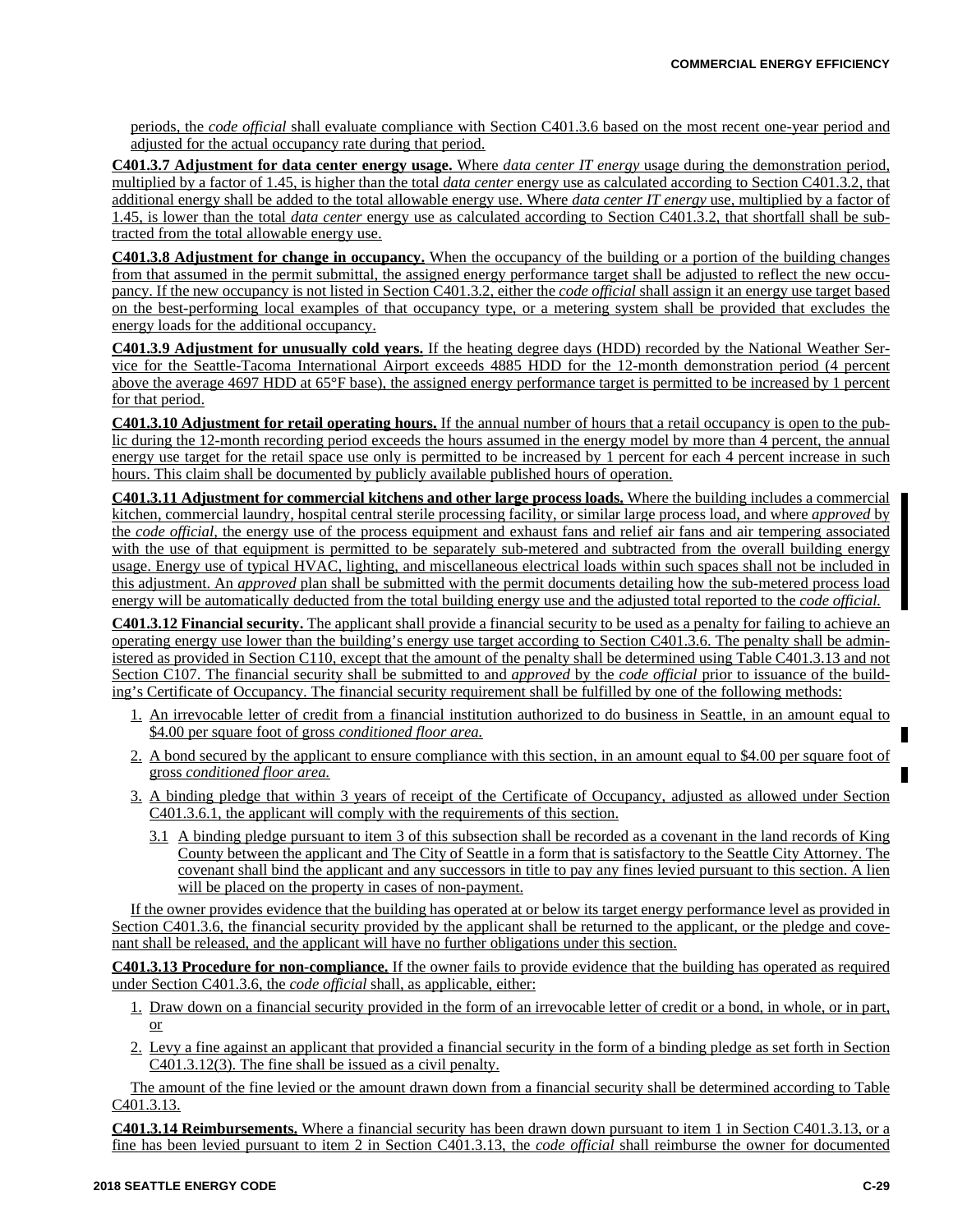expenses incurred to lower the operating energy use of the building, including commissioning, repairs or improvements to the existing energy-consuming systems, or provision of additional energy efficiency measures, up to the maximum reimbursement amounts listed in Table C401.3.13. Such expenditures shall be *approved* in advance by the *code official,* and the work shall be fully completed within one year of the date when a financial security has been drawn down pursuant to item 1 in Section C401.3.13, or a fine has been levied pursuant to item 2 in Section C401.3.13.

| Energy use exceeding target | Amount of fine or draw-down from financial security.<br>per square foot of gross conditioned floor area | Maximum reimbursement per square foot of gross conditioned<br>floor area for work approved under Section C401.3.12 |
|-----------------------------|---------------------------------------------------------------------------------------------------------|--------------------------------------------------------------------------------------------------------------------|
| Less than 10%               | \$1.00                                                                                                  | \$0.50                                                                                                             |
| 10\% to less than $20\%$    | \$2.00                                                                                                  | \$1.00                                                                                                             |
| $20\%$ to less than $30\%$  | \$3.00                                                                                                  | \$1.50                                                                                                             |
| 30% or greater              | \$4.00                                                                                                  | \$2.00                                                                                                             |

#### **TABLE C401.3.13 FINANCIAL SECURITY AND ENERGY EFFICIENCY REIMBURSEMENTS**

## **SECTION C402 BUILDING ENVELOPE REQUIREMENTS**

**C402.1 General.** Building thermal envelope assemblies for buildings that are intended to comply with the code on a prescriptive basis, in accordance with the compliance path described in Item 1 of Section C401.2, shall comply with the following:

- 1. The opaque portions of the building thermal envelope shall comply with the specific insulation requirements of Section C402.2 and the thermal requirements of either the *R-*value based method of Section C402.1.3, the U-, C- and F-factor based method of Section C402.1.4, or the component performance alternative of Section C402.1.5.
- 2. Fenestration in the building envelope assemblies shall comply with Section C402.4, or the component performance alternative of Section C402.1.5.
- 3. Air leakage of building envelope assemblies shall comply with Section C402.5.

**SDCI Informative Note:** For the application of the building envelope requirements to elevator shafts and stair enclosures, see the definition of *conditioned space* in Chapter 2 and the exception to Section C402.1.3.

**C402.1.1 Low energy buildings, semi-heated buildings and greenhouses.** Low energy buildings shall comply with Section C402.1.1.1. Semi-heated buildings and spaces shall comply with Section C402.1.1.2, Greenhouses shall comply with Section C402.1.1.3.

**C402.1.1.1 Low energy buildings.** The following buildings, or portions thereof, separated from the remainder of the building by *building thermal envelope* assemblies complying with this code shall be exempt from all thermal envelope provisions of this code:

- 1. Those that are heated and/or cooled with a peak design rate of energy usage less than 3.4 Btu/h  $\times$  ft<sup>2</sup> (10.7 W/m<sup>2</sup>) or 1.0 watt/ft<sup>2</sup> (10.7 W/m<sup>2</sup>) of floor area for space conditioning purposes.
- 2. Those that do not contain conditioned space.
- 3. Unstaffed equipment shelters or cabinets used solely for personal wireless service facilities.

**C402.1.1.2 Semi-heated buildings and spaces.** The building envelope of *semi-heated* buildings, or portions thereof, shall comply with the same requirements as that for conditioned spaces in Section C402, except as modified by this section. The total installed output capacity of mechanical space conditioning systems serving a *semi-heated* building or space shall comply with Section C202, except as modified by this section. Building envelope assemblies separating conditioned space from semi-heated space shall comply with the exterior envelope insulation requirements. Semi-heated spaces heated by mechanical systems that do not include electric resistance heating equipment are not required to comply with the opaque wall insulation provisions of Section C402.2.3 for walls that separate semi-heated spaces from the exterior or low energy spaces. Fenestration that forms part of the *building thermal envelope* enclosing semi-heated spaces shall comply with Section C402.4. Semi-heated spaces shall be calculated separately from other conditioned spaces for compliance purposes.

Opaque walls in semi-heated spaces shall be calculated as fully code compliant opaque walls for both the target and proposed for the Target UA calculations for the component performance alternative in Section C402.1.5, and for the ((Standard Reference)) Baseline Building Design for Total Building Performance compliance per Section C407. The capacity of heat trace temperature maintenance systems complying with Section C404.7.2 that are provided for freeze protection of piping and equipment only, shall not be included in the total installed output capacity of mechanical space conditioning systems.

**Exception:** Building or space may comply as *semi-heated* when served by ((one or more of)) the following system ((alternatives)) alternative: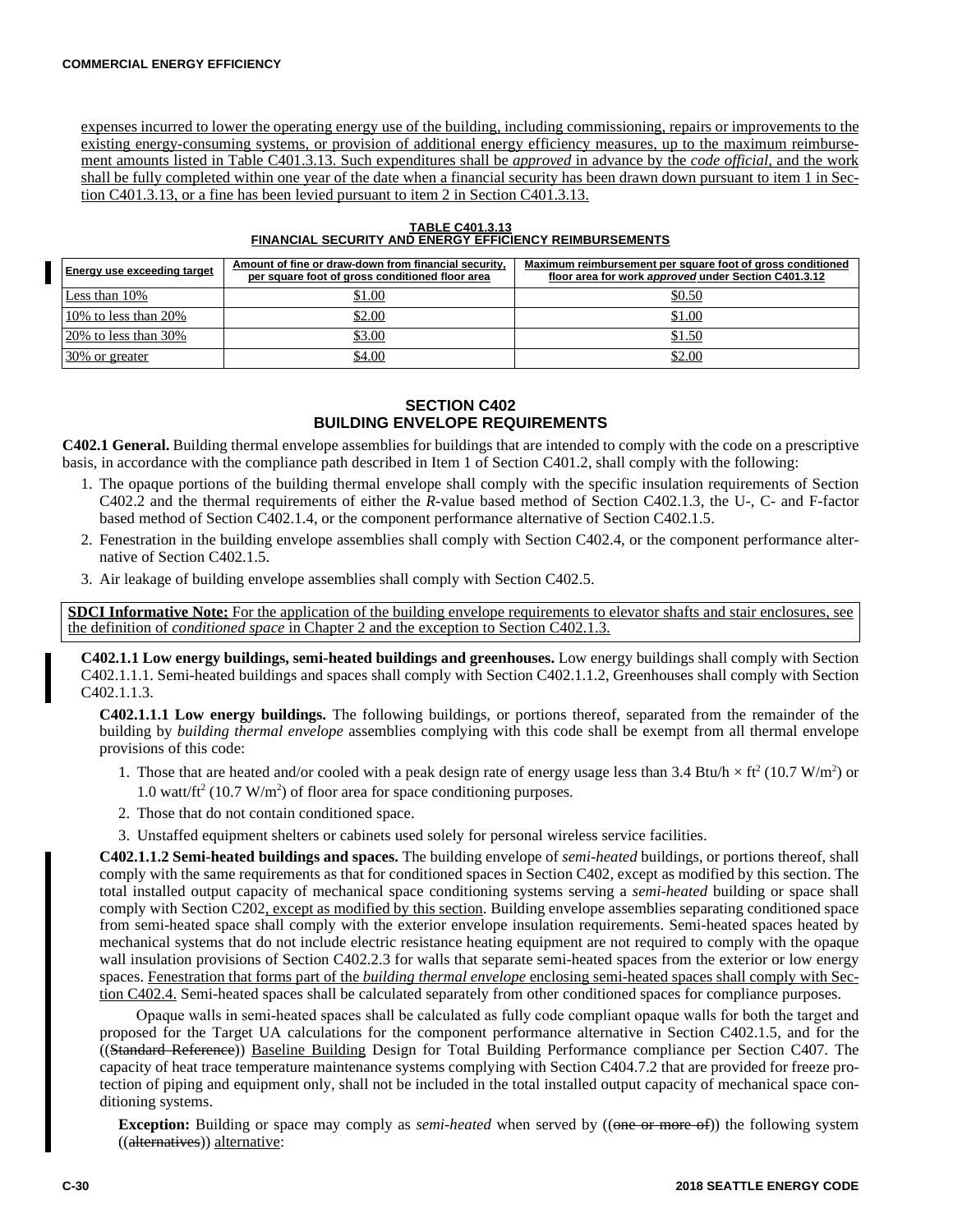- 1. Electric infrared heating equipment for localized heating applications, but not for general area heating, insulated in compliance with Section C402.2.8 and controlled by occupant sensing devices in compliance with Section C403.11.1.
- $((2.$  Heat pumps with cooling capacity permanently disabled, as pre-approved by the jurisdiction.)

**SDCI Informative Note:** There is no separate "freeze protection" space conditioning category for unoccupied utility buildings. Spaces with no cooling and less than 3.4 BTU/h-ft<sup>2</sup> heating capacity are not required to be insulated. The opaque walls of spaces that meet the definition of "semiheated" in Chapter 2 are not required to be insulated, but otherwise the thermal envelope of semiheated spaces must meet all requirements for *conditioned space.* Spaces with any mechanical cooling or with more than 8 BTU/h-ft<sup>2</sup> heating capacity must meet all the *building thermal envelope* requirements for *conditioned space*.

**C402.1.1.3 Greenhouses.** *Greenhouse* structures or areas that comply with all of the following shall be exempt from the building envelope requirements of this code:

1. Exterior opaque envelope assemblies complying with Sections C402.2 and C402.4.4.

**Exception:** Low energy greenhouses that comply with Section C402.1.1.1.

- 2. Interior partition *building thermal envelope* assemblies that separate the *greenhouse* from conditioned space complying with Sections C402.2, C402.4.3 and C402.4.4.
- 3. Non-opaque envelope assemblies complying with the thermal envelope requirements in Table C402.1.1.3. The Ufactor for the non-opaque roof shall be for the roof assembly or a roof that includes the assembly and an internal curtain system.

**Exception:** Unheated greenhouses.

- 4. No mechanical cooling is provided.
- 5. For heated greenhouses, heating is provided by a radiant heating system, a condensing natural gas-fired or condensing propane-fired heating system, or a heat pump with cooling capacity permanently disabled as pre-approved by the jurisdiction.

| <b>TABLE C402.1.1.3</b>                          |  |  |  |  |  |  |
|--------------------------------------------------|--|--|--|--|--|--|
| NON-OPAQUE THERMAL ENVELOPE MAXIMUM REQUIREMENTS |  |  |  |  |  |  |

| COMPONENT U-FACTOR CLIMATE ZONE 5<br>BTU/H-FT <sup>2</sup> -°F | <b>AND MARINE 4</b> |
|----------------------------------------------------------------|---------------------|
| Non-opaque roof                                                | 0.5                 |
| Non-opaque SEW wall                                            | 0.7                 |
| Non-opaque N wall                                              | 0.6                 |

**C402.1.2 Equipment buildings.** Buildings that comply with all of the following shall be exempt from the building thermal envelope provisions of this code:

- 1. Are separate buildings with floor area no more than 500 square feet  $(50 \text{ m}^2)$ .
- 2. Are intended to house electronic equipment with installed equipment power totaling at least 7 watts per square foot (75  $W/m<sup>2</sup>$ ) and not intended for human occupancy.
- 3. Are served by mechanical cooling and heating systems sized in accordance with Sections C403.1.2 and C403.3.1.
- 4. Have a heating system capacity not greater than 17,000 Btu/hr (5 kW) and a heating thermostat set point that is restricted to not more than  $50^{\circ}$ F (10 $^{\circ}$ C).
- 5. Have an average wall and roof *U-*factor less than 0.200.

**Exception:** Where the cooling and heating system is a heat pump, the heating system capacity is allowed to exceed 17,000 Btu/h provided the heat pump cooling efficiency is at least 15 percent better than the requirements in Table C403.3.2(2).

**C402.1.2.1 Standalone elevator hoistways.** Elevator hoistways that comply with all of the following shall be exempt from the building thermal envelope and envelope air barrier provisions of this code:

- 1. Are separate from any other conditioned spaces in the building (do not serve or open into any conditioned, semiheated or indirectly conditioned space).
- 2. Have heating and/or cooling equipment sized only to serve the expected elevator loads with thermostat set points restricted to heating to no higher than 40° F and cooling to no lower than 95° F.
- 3. Have an area-weighted average wall, roof, and floor (where applicable) U-factor of less than or equal to 0.20. Calculations must include any floor-slab-edges that penetrate the hoistway and thus are considered part of the above-grade walls.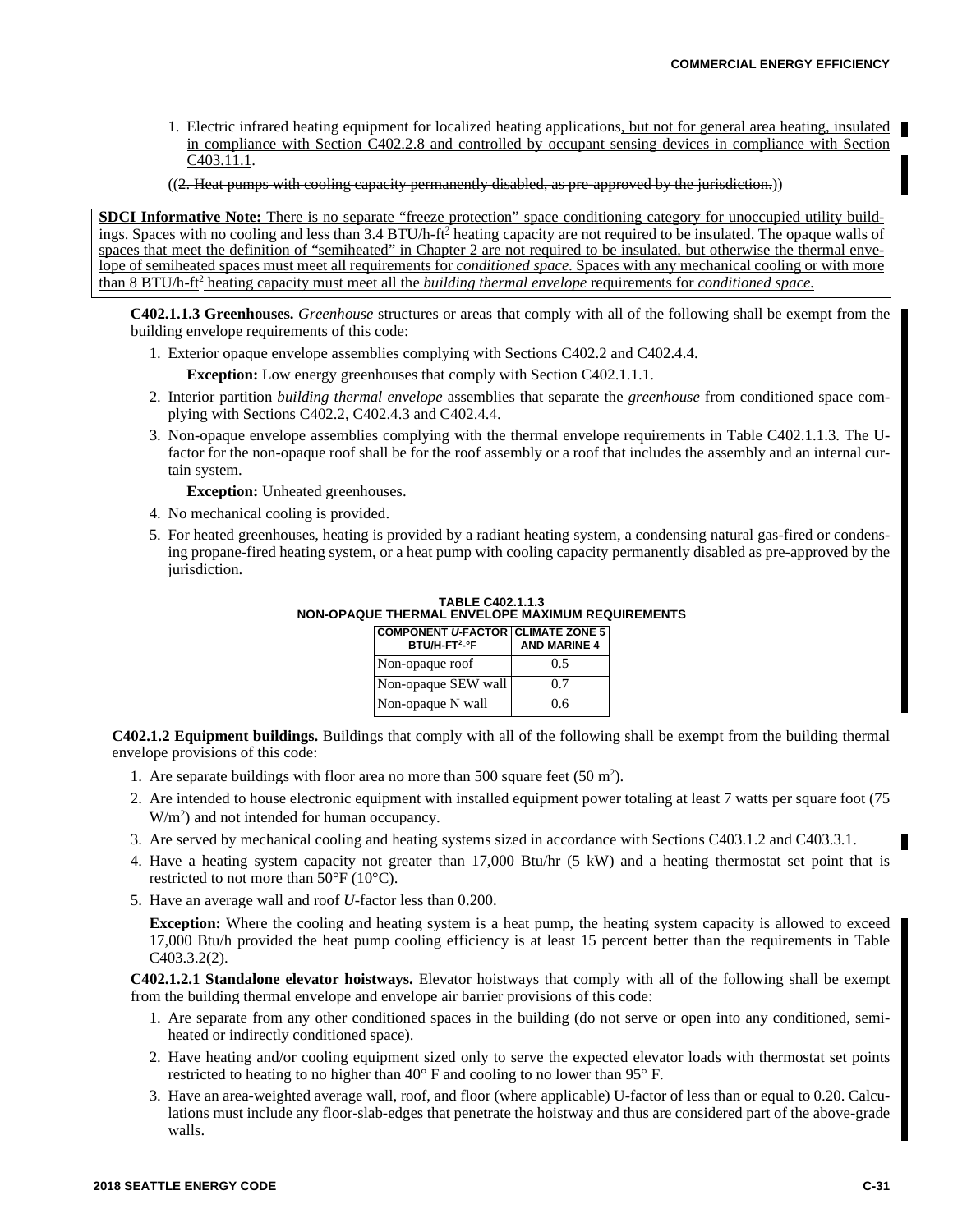п

**C402.1.3 Insulation component** *R-***value method.** *Building thermal envelope* opaque assemblies shall comply with the requirements of Section C402.2 based on the climate zone specified in Chapter 3. For opaque portions of the building thermal envelope intended to comply on an insulation component *R-*value basis, the *R-*values for insulation shall not be less than that specified in Table C402.1.3. Commercial buildings or portions of commercial buildings enclosing Group R occupancies shall use the *R-*values from the "Group R" column of Table C402.1.3. Commercial buildings or portions of commercial buildings enclosing occupancies other than Group R shall use the *R*-values from the "All other" column of Table C402.1.3.

**Exception:** For stair and elevator shafts that do not comply with Section C402.1.2.1 and that are located within enclosed garages or other enclosed non-conditioned spaces and without conditioned supply air or cooling or heating appliances rated higher than 2 kW in any shaft, walls enclosing the shafts are permitted to be:

- 1. Concrete or masonry with minimum R-5 *continuous insulation;*
- 2. Metal studs with R-15 *cavity insulation* and without *continuous insulation;* or
- 3. Other assemblies with a maximum *U-*value of 0.120.

Slab floors, intermediate mass floor edges and elevator pits within shafts using this exception are excluded from envelope insulation requirements. Shaft surfaces using this exception shall not be included in the gross exterior wall area for purposes of maximum fenestration area calculations in Section C402.4.1 component performance calculations in Section C402.1.5, or for the total building performance calculation of Section C407.

**TABLE C402.1.3 OPAQUE THERMAL ENVELOPE INSULATION COMPONENT MINIMUM REQUIREMENTS,** *R-***VALUE METHODa, i**

| <b>CLIMATE ZONE</b>                 | <b>5 AND MARINE 4</b>                                                                                                       |                                                                                                            |  |  |  |  |  |  |
|-------------------------------------|-----------------------------------------------------------------------------------------------------------------------------|------------------------------------------------------------------------------------------------------------|--|--|--|--|--|--|
|                                     | All Other                                                                                                                   | <b>Group R</b>                                                                                             |  |  |  |  |  |  |
|                                     | <b>Roofs</b>                                                                                                                |                                                                                                            |  |  |  |  |  |  |
| Insulation entirely above deck      | R-38 ci                                                                                                                     | R-38 ci                                                                                                    |  |  |  |  |  |  |
| Metal buildings <sup>b</sup>        | $R-25 + ((R-11)) R-22 LS$                                                                                                   | $R-25 + ((R-11)) R-22 LS$                                                                                  |  |  |  |  |  |  |
| Attic and other                     | $R-49$                                                                                                                      | $R-49$                                                                                                     |  |  |  |  |  |  |
|                                     | <b>Walls, Above Grade</b>                                                                                                   |                                                                                                            |  |  |  |  |  |  |
|                                     | $((R-9.5^{e}ei))$<br>Exterior: R-16 ci                                                                                      | $((R-13.3 \text{ ei}))$<br>Exterior: R-16 ci                                                               |  |  |  |  |  |  |
| Mass <sup>h</sup>                   | Interior: $R-13 + R-6$ ci wood stud,<br>or $R-13 + R-10$ ci metal stud                                                      | Interior: $R-13 + R-6$ ci wood stud,<br>or $R-13 + R-10$ ci metal stud                                     |  |  |  |  |  |  |
| Mass transfer deck slab edge        | $((R-5))$ N/R                                                                                                               | $((R-5))$ N/R                                                                                              |  |  |  |  |  |  |
| Metal building                      | $R-19$ ci or<br>$R-13 + 13$ ci                                                                                              | $R-19$ ci or<br>$R-13 + 13$ ci                                                                             |  |  |  |  |  |  |
| Steel framed                        | $R-13 + R-10$ ci                                                                                                            | $R-19 + R-8.5$ ci                                                                                          |  |  |  |  |  |  |
| Wood framed and other               | $((R-2)$ int or<br>$R-15+5$ ei std)<br>$R-13 + R-7.5$ ci                                                                    | $R-13 + 7.5$ ci std or<br>$R-20 + 3.8$ ci std or<br>$R-25$ std                                             |  |  |  |  |  |  |
|                                     | <b>Walls, Below Grade</b>                                                                                                   |                                                                                                            |  |  |  |  |  |  |
| Below-grade wall <sup>d, h</sup>    | ((Same as above grade))<br>Exterior: R-10 ci<br>Interior: R-19 wood stud,<br>or $R-13 + R-6$ ci metal stud<br><b>Floors</b> | ((Same as above grade))<br>Exterior: R-10 ci<br>Interior: R-19 wood stud,<br>or $R-13 + R-6$ ci metal stud |  |  |  |  |  |  |
| Mass <sup>f</sup>                   | R-30 ci                                                                                                                     | R-30 ci                                                                                                    |  |  |  |  |  |  |
| Joist/framing                       | $((R-30^e))$<br>Steel frame: $R-38 + R-10$ ci<br>Wood frame: R-38                                                           | $((R-30^e))$<br>Steel frame: $R-38 + R-10$ ci<br>Wood frame: R-38                                          |  |  |  |  |  |  |
|                                     | Slab-on-Grade Floors                                                                                                        |                                                                                                            |  |  |  |  |  |  |
| <b>Unheated</b> slabs               | $R-10$ for 24" below                                                                                                        | R-10 for 24" below                                                                                         |  |  |  |  |  |  |
| Heated slabs <sup>d</sup>           | R-10 perimeter & under entire slab                                                                                          | R-10 perimeter & under entire slab                                                                         |  |  |  |  |  |  |
|                                     | Opaque Doors <sup>9</sup>                                                                                                   |                                                                                                            |  |  |  |  |  |  |
| <b>Swinging</b>                     | $U - 0.37$                                                                                                                  | $U - 0.37$                                                                                                 |  |  |  |  |  |  |
| $R-4.75$<br>$R-4.75$<br>Nonswinging |                                                                                                                             |                                                                                                            |  |  |  |  |  |  |

Keys for Table C402.1.3

For SI: 1 inch = 25.4 mm. ci = Continuous insulation. NR = No requirement. LS = Liner system

Footnotes for Table C402.1.3

a. Assembly descriptions can be found in Chapter 2 and Appendix A.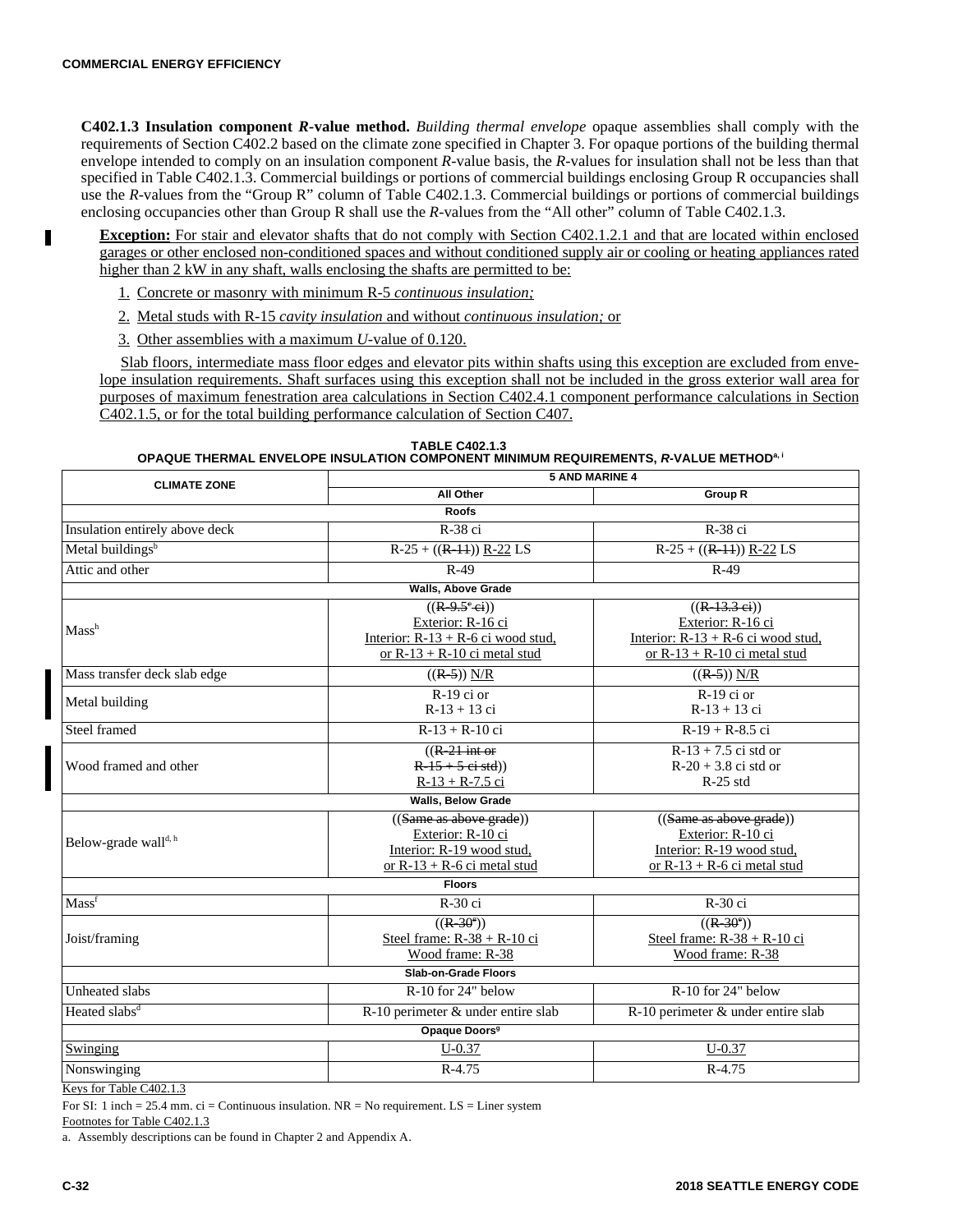- b. Where using *R-*value compliance method, a thermal spacer block with minimum thickness of 1/2 inch and minimum *R-*value of R-3.5 shall be provided, otherwise use the *U-*factor compliance method in Table C402.1.4.
- c. (Reserved) ((Exception: Integral insulated concrete block walls complying with ASTM C90 with all cores filled and meeting both of the
	- 1. At least 50 percent of cores must be filled with vermiculite or equivalent fill insulation; and
	- 2. The building thermal envelope encloses one or more of the following uses: Warehouse (storage and retail), gymnasium, auditorium cturing plant, indoor swimming pool, pump station, water and waste water treatment facility, storage facility, service facility. Where additional uses not listed (such as office, retail, etc.) are contained within the building, the exterior walls that enclose the may not utilize this exception and must comply with the appropriate mass wall *R-*value from Table C402.1.3/U-factor from Table C402.1.4.))
- d. Where heated slabs are below grade, they shall comply with the insulation requirements for heated slabs.
- e. (Reserved) ((Steel floor joist systems shall be insulated to  $R-38 + R-10c$ i.))
- f. "Mass floors" shall include floors weighing not less than:
	- 1. 35 pounds per square foot of floor surface area; or
	- 2. 25 pounds per square foot of floor surface area where the material weight is not more than 120 pounds per cubic foot.
- g. Not applicable to garage doors. See Table C402.1.4.
- h. Peripheral edges of intermediate concrete floors are included in the above grade mass wall category and therefore must be insulated as above grade mass walls unless they meet the definition of Mass Transfer Deck Slab Edge. The area of the peripheral edges of concrete floors shall be defined as the thickness of the slab multiplied by the perimeter length of the edge condition. See Table A103.3.7.2 for typical default u-factors for above grade slab edges and footnote c for typical conditions of above grade slab edges.
- i. Where the total area of through-wall mechanical equipment is greater than 1 percent of the opaque *above-grade wall* area, use of the *R-*value method is not permitted. See Section C402.1.4.2.
- $((i))$  j. For roof, wall or floor assemblies where the proposed assembly would not be continuous insulation,  $((ii))$  alternate nominal *R*-value compliance options for assemblies with isolated metal ((penetrations of)) fasteners that penetrate otherwise continuous insulation  $((\mathbf{is}))$  are as shown in Columns B and C of Table C402.1.3(i):

#### **TABLE C402.1.3(j) CONTINUOUS INSULATION EQUIVALENTS**

| Column A<br><b>Assemblies with continuous</b><br>insulation (see definition) | <b>Column B</b><br>Alternate option for assemblies with metal penetrations,<br>greater than 0.04% but less than 0.08% | Column C<br>Alternate option for assemblies with metal penetrations,<br>greater than or equal to 0.08% but less than 0.12% |
|------------------------------------------------------------------------------|-----------------------------------------------------------------------------------------------------------------------|----------------------------------------------------------------------------------------------------------------------------|
| $R-9.5ci$                                                                    | $R-11.9ci$                                                                                                            | $R-13ci$                                                                                                                   |
| R-11.4ci                                                                     | $R-14.3ci$                                                                                                            | R-15.7ci                                                                                                                   |
| R-13.3ci                                                                     | R-16.6ci                                                                                                              | R-18.3ci                                                                                                                   |
| $R-15.2ci$                                                                   | $R-19.0ci$                                                                                                            | $R-21ci$                                                                                                                   |
| $R-30ci$                                                                     | $R-38ci$                                                                                                              | $R-42ci$                                                                                                                   |
| $R-38ci$                                                                     | R-48ci                                                                                                                | $R-53ci$                                                                                                                   |
| $R-13 + R-7.5ci$                                                             | $R-13 + R-9.4ci$                                                                                                      | $R-13 + R-10.3c$ i                                                                                                         |
| $R-13 + R-10ci$                                                              | $R-13 + R-12.5ci$                                                                                                     | $R-13 + R-13.8ci$                                                                                                          |
| $R-13 + R-12.5ci$                                                            | $R-13 + R-15.6ci$                                                                                                     | $R-13 + R-17.2ci$                                                                                                          |
| $R-13 + R-13ci$                                                              | $R-13 + R-16.3ci$                                                                                                     | $R-13 + R-17.9ci$                                                                                                          |
| $R-19 + R-8.5ci$                                                             | $R-19 + R-10.6ci$                                                                                                     | $R-19 + R-11.7ci$                                                                                                          |
| $R-19 + R-14ci$                                                              | $R-19 + R-17.5ci$                                                                                                     | $R-19 + R-19.2ci$                                                                                                          |
| $R-19 + R-16ci$                                                              | $R-19 + R-20ci$                                                                                                       | $R-19 + R-22ci$                                                                                                            |
| $R-20 + R-3.8ci$                                                             | $R-20 + R-4.8ci$                                                                                                      | $R-20 + R-5.3ci$                                                                                                           |
| $R-21 + R-5ci$                                                               | $R-21 + R-6.3ci$                                                                                                      | $R-21 + R-6.9ci$                                                                                                           |

Footnotes for Table C402.1.3(j)

((This)) These alternate nominal *R-*value compliance options ((is)) are allowed for projects complying with all of the following:

- 1. The ratio of the cross-sectional area, as measured in the plane of the surface, of metal penetrations of otherwise continuous insulation to the opaque surface area of the assembly is greater than 0.0004 (0.04%), but less than 0.0008 (0.08%), for use of Column B equivalents, and greater than or equal to 0.0008 (0.08%), but less than 0.0012 (0.12%), for use of Column C equivalents.
	- Where all metal penetrations are stainless steel, Column B is permitted to be used for penetrations greater than 0.12% but less than 0.24% of opaque surface area, and Column C is permitted to be used for penetrations greater than or equal to 0.24% but less than 0.48% of opaque surface area.
- 2. The metal penetrations of otherwise continuous insulation are isolated or discontinuous (e.g., brick ties or other discontinuous metal attachments, offset brackets supporting shelf angles that allow insulation to go between the shelf angle and the primary portions of the wall structure). No continuous metal elements (e.g., metal studs, z-girts, z-channels, shelf angles) penetrate the otherwise continuous portion of the insulation.

3. Building permit drawings shall contain details showing the locations and dimensions of all the metal penetrations (e.g., brick ties or other discontinuous metal attachments, offset brackets, etc.) of otherwise continuous insulation. In addition, calculations shall be provided showing the ratio of the crosssectional area of metal penetrations of otherwise continuous insulation to the overall opaque wall area.

For other cases where the proposed assembly is not continuous insulation, see Section C402.1.4 for determination of U-factors for assemblies that include metal other than screws and nails.

**C402.1.4 Assembly** *U-***factor,** *C-***factor or** *F-***factor based method.** *Building thermal envelope* opaque assemblies shall meet the requirements of Section C402.2 based on the climate zone specified in Chapter 3. Building thermal envelope opaque assemblies intended to comply on an assembly *U-, C-,* or *F-*factor basis shall have a U-, C-, or F-factor not greater than that